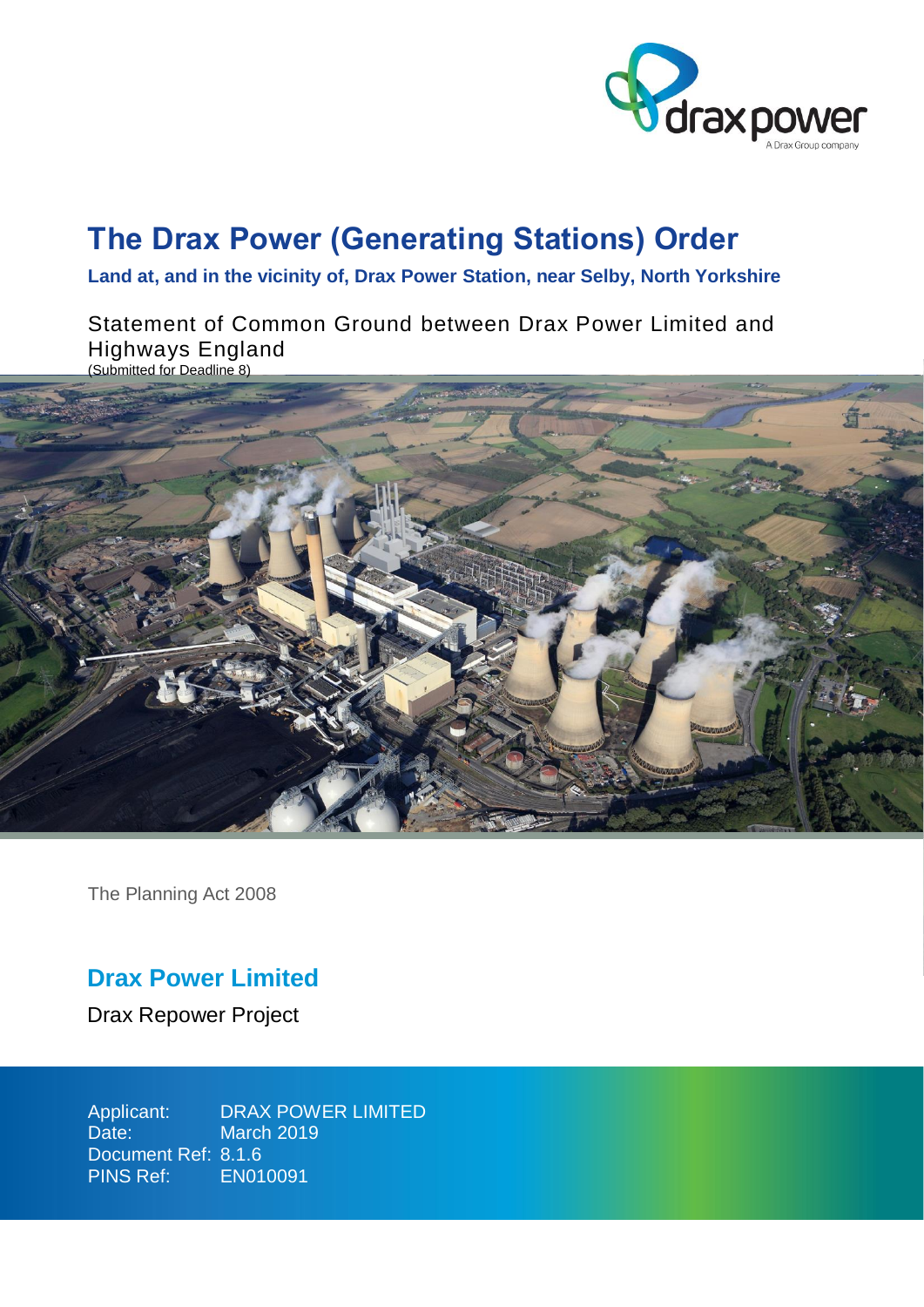## **Document History**

| <b>Document Ref</b>   | 8.1.6                 |  |
|-----------------------|-----------------------|--|
| <b>Revision</b>       | 003                   |  |
| <b>Author</b>         | Vinny Holden          |  |
| <b>Signed</b>         | 11/03/2019<br>Date    |  |
| <b>Approved By</b>    | Lara Peter            |  |
| <b>Signed</b>         | 11/03/2019<br>Date    |  |
| <b>Document Owner</b> | <b>WSP UK Limited</b> |  |

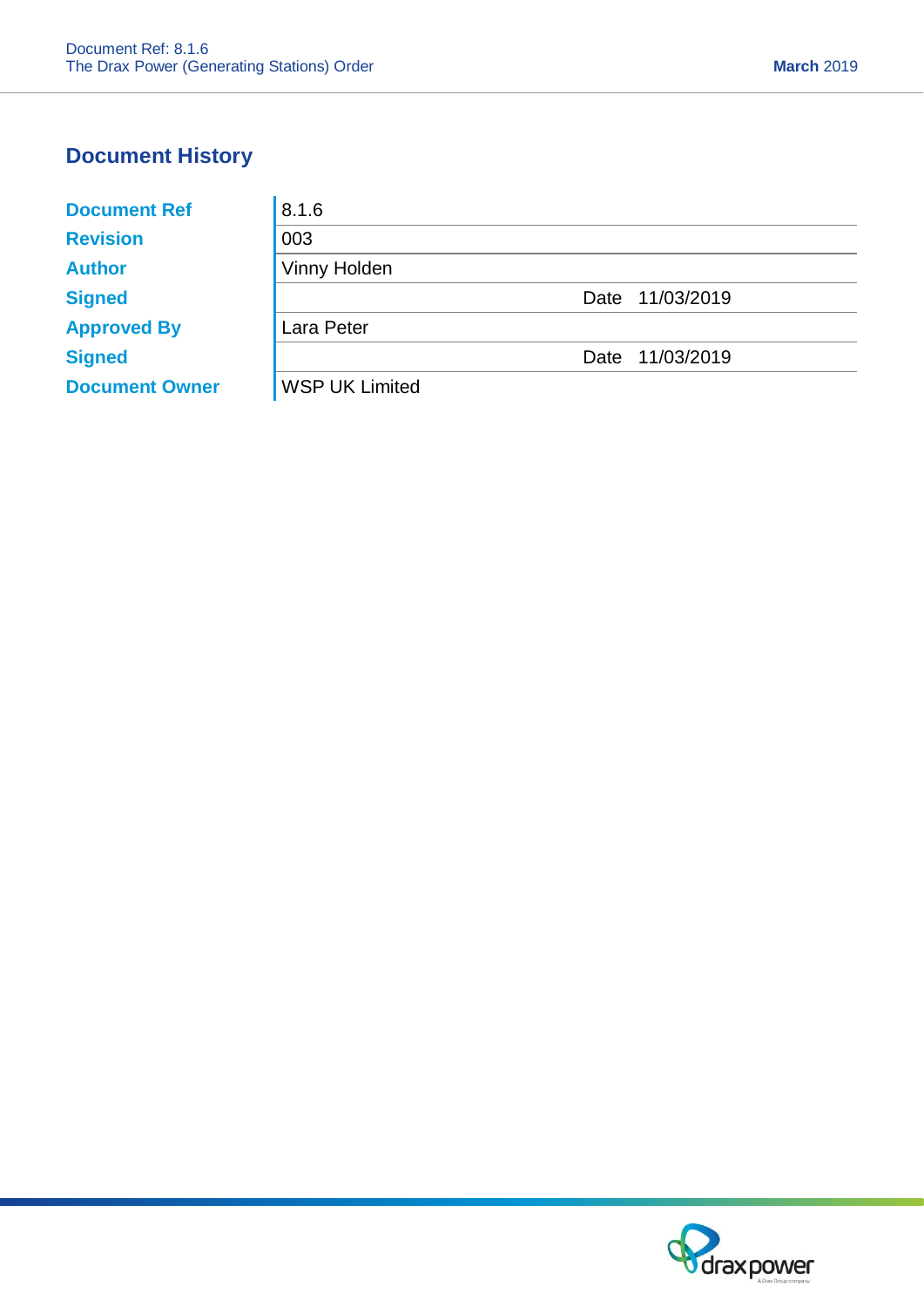## **Glossary**

| <b>Abbreviation</b>       | <b>Description</b>                                                                       |  |
|---------------------------|------------------------------------------------------------------------------------------|--|
| <b>AGI</b>                | <b>Above Ground Installation</b>                                                         |  |
| Applicant                 | Drax Power Limited (also referred to as Drax)                                            |  |
| Application               | Application made by Drax Power Limited for a Development Consent<br>Order on 29 May 2018 |  |
| Authorised<br>Development | Development described in Schedule 1 of the draft Development Consent<br>Order            |  |
| <b>CCGT</b>               | <b>Combined Gas Turbine</b>                                                              |  |
| <b>CTMP</b>               | <b>Construction Traffic Management Plan</b>                                              |  |
| <b>CWTP</b>               | <b>Construction Worker Travel Plan</b>                                                   |  |
| <b>OCGT</b>               | Open Cycle Gas Turbine                                                                   |  |
| <b>DCO</b>                | <b>Development Consent Order</b>                                                         |  |
| <b>Drax</b>               | Drax Power Limited (also referred to as the Applicant)                                   |  |
| ERoY                      | <b>East Riding of Yorkshire Council</b>                                                  |  |
| ES                        | <b>Environmental Statement</b>                                                           |  |
| <b>FTP</b>                | <b>Framework Travel Plan</b>                                                             |  |
| <b>HGV</b>                | <b>Heavy Goods Vehicle</b>                                                               |  |
| <b>NPS</b>                | <b>National Policy Statement</b>                                                         |  |
| <b>NTS</b>                | <b>National Transmission System</b>                                                      |  |
| <b>NYCC</b>               | North Yorkshire County Council                                                           |  |
| PA 2008                   | Planning Act 2008                                                                        |  |
| <b>PCU</b>                | Passenger Car Units                                                                      |  |
| <b>PINS</b>               | <b>Planning Inspectorate</b>                                                             |  |
| Proposed<br>Scheme        | <b>Drax Repower Project</b>                                                              |  |
| <b>RFC</b>                | Ratio of Flow to Capacity                                                                |  |
| <b>SCR</b>                | <b>Selective Catalytic Reduction</b>                                                     |  |
| <b>SoCG</b>               | <b>Statement of Common Ground</b>                                                        |  |
| SoS                       | Secretary of State for Business, Energy and Industrial Strategy                          |  |
| <b>SRN</b>                | <b>Strategic Road Network</b>                                                            |  |

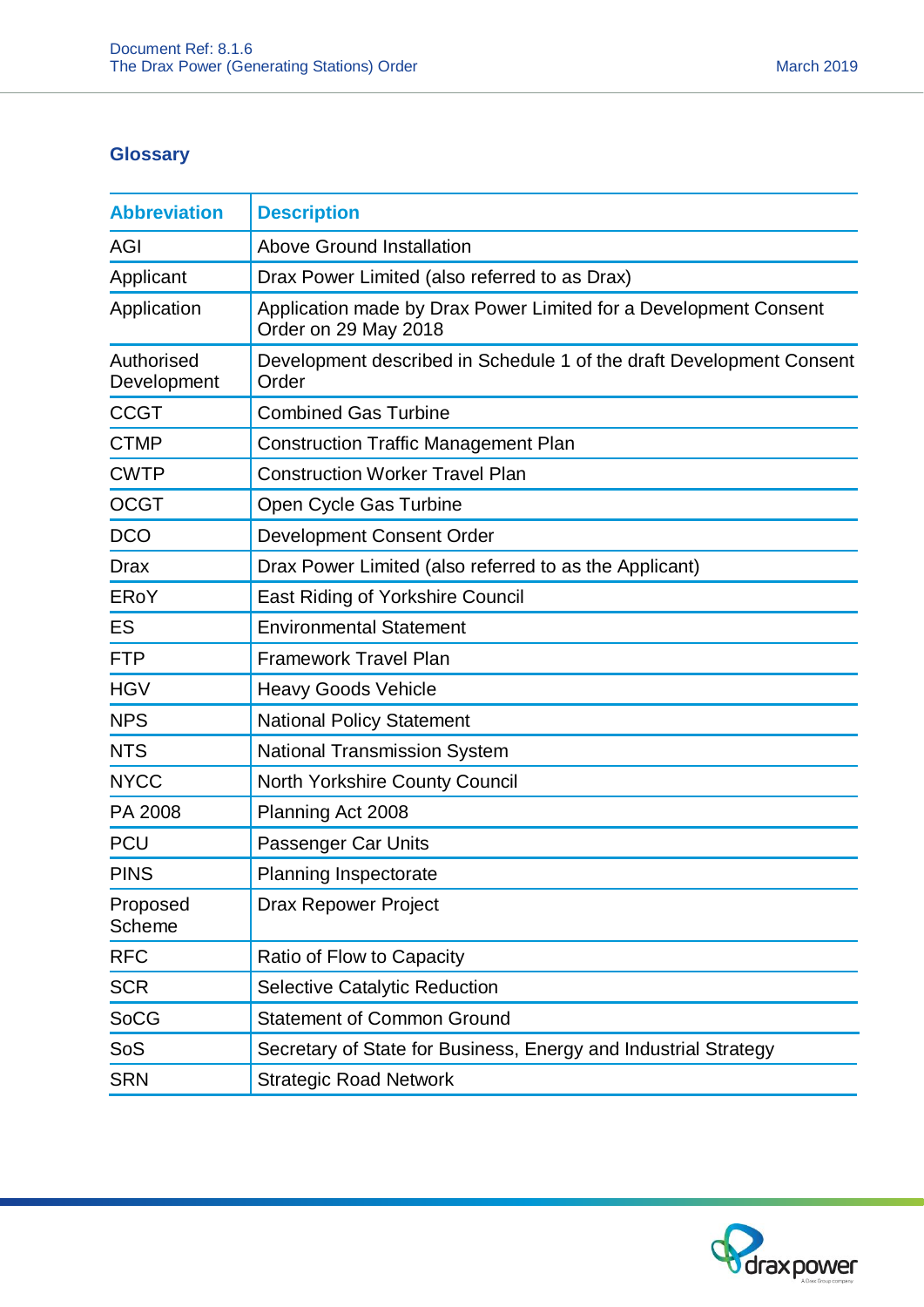# **Contents**

| 1 INTRODUCTION                          |  |
|-----------------------------------------|--|
| 2 CONSULTATION WITH HIGHWAYS ENGLAND    |  |
| 3 MATTERS AGREED AND MATTERS NOT AGREED |  |
| <b>4 AGREEMENT ON THIS SOCG</b>         |  |

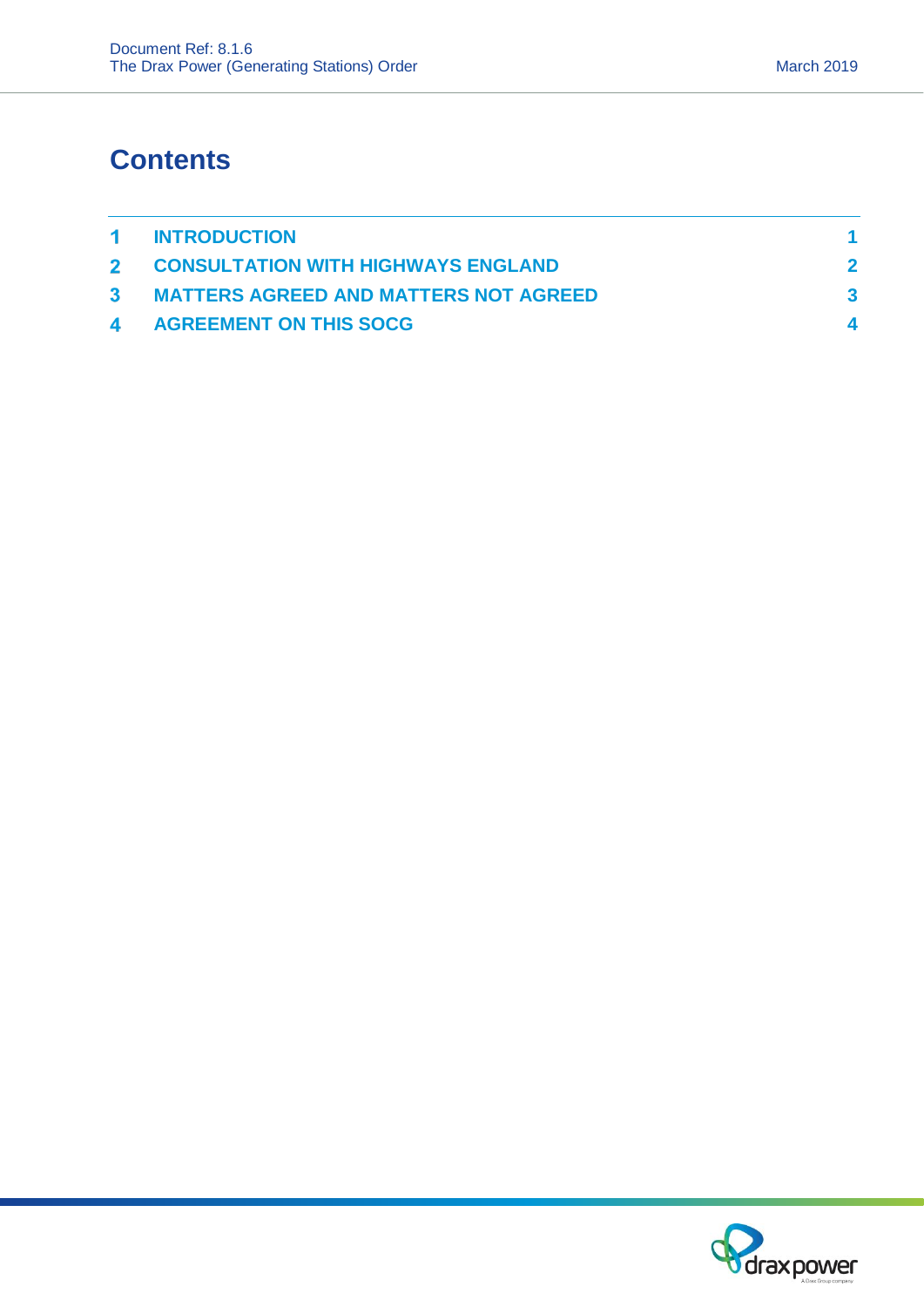## <span id="page-4-0"></span>**INTRODUCTION** 1

#### $1.1$ **Purpose of this Statement of Common Ground**

- $1.1.1$ This Statement of Common Ground ("SoCG") has been prepared by Drax Power Limited ("Drax" or "the Applicant") and Highways England ("Highways England"). For the purpose of this SoCG, Drax and Highways England will jointly be referred to as the "Parties".
- $1.1.2$ Drax is proposing to repower up to two existing coal-fired units (known as unit 5 and unit 6) with gas – this means the existing coal-fired units would be decommissioned and replaced with newly constructed gas-fired units utilising some of the existing infrastructure. Each unit, which is a new gas fired generating station in its own right, would comprise combined cycle gas turbine (CCGT) and open cycle gas turbine (OCGT) technology. Each new gas generating unit would also use existing infrastructure, including the cooling system and steam turbines, and would each have a new capacity of up to 1,800 MW, replacing existing units each with a capacity of up to 660 MW. Each unit would have a battery storage capability (subject to technology and commercial considerations). Should both units be repowered, the new gas-fired units / generating stations would have a total combined capacity of up to 3,800 MW).
- $113$ Drax is seeking consent for the flexibility to construct a single generating station with an up to 1,800 MW generating capacity or to construct two generating stations each with a 1,800 MW generating capacity. The construction of each new gas fired generating station would repower either one or both of Unit 5 and Unit 6. The decision as to whether Drax constructs one or two gas fired generating stations and when, is a commercial decision that can only be taken post any consent being granted.
- $1.1.4$ In order to repower to gas, a new Gas Pipeline needs to be constructed from Drax Power Station to the National Gas Transmission System (NTS). In addition, an Above Ground Installation (AGI), and Gas Receiving Facility (GRF) are required. A connection to the electrical network would be made via the existing National Grid Substation within the Existing Drax Power Station Complex. Other development includes construction laydown areas, a passing place to enable the construction of the Gas Pipeline and a temporary bridge during construction.
- $1.1.5$ The development being applied for is called the "Proposed Scheme" and is more fully described in Schedule 1 of the draft Development Consent Order (where it is termed the "Authorised Development").
- $1.1.6$ The Proposed Scheme includes the construction of a generating station with a capacity of more than 50 MW and accordingly meets the criteria given in the Planning Act 2008 (as amended) ("PA 2008") for being a Nationally Significant Infrastructure Project ("NSIP").
- $1.1.7$ As a NSIP, the Proposed Scheme therefore requires a Development Consent Order ("DCO") from the Secretary of State for Business, Energy and Industrial Strategy.

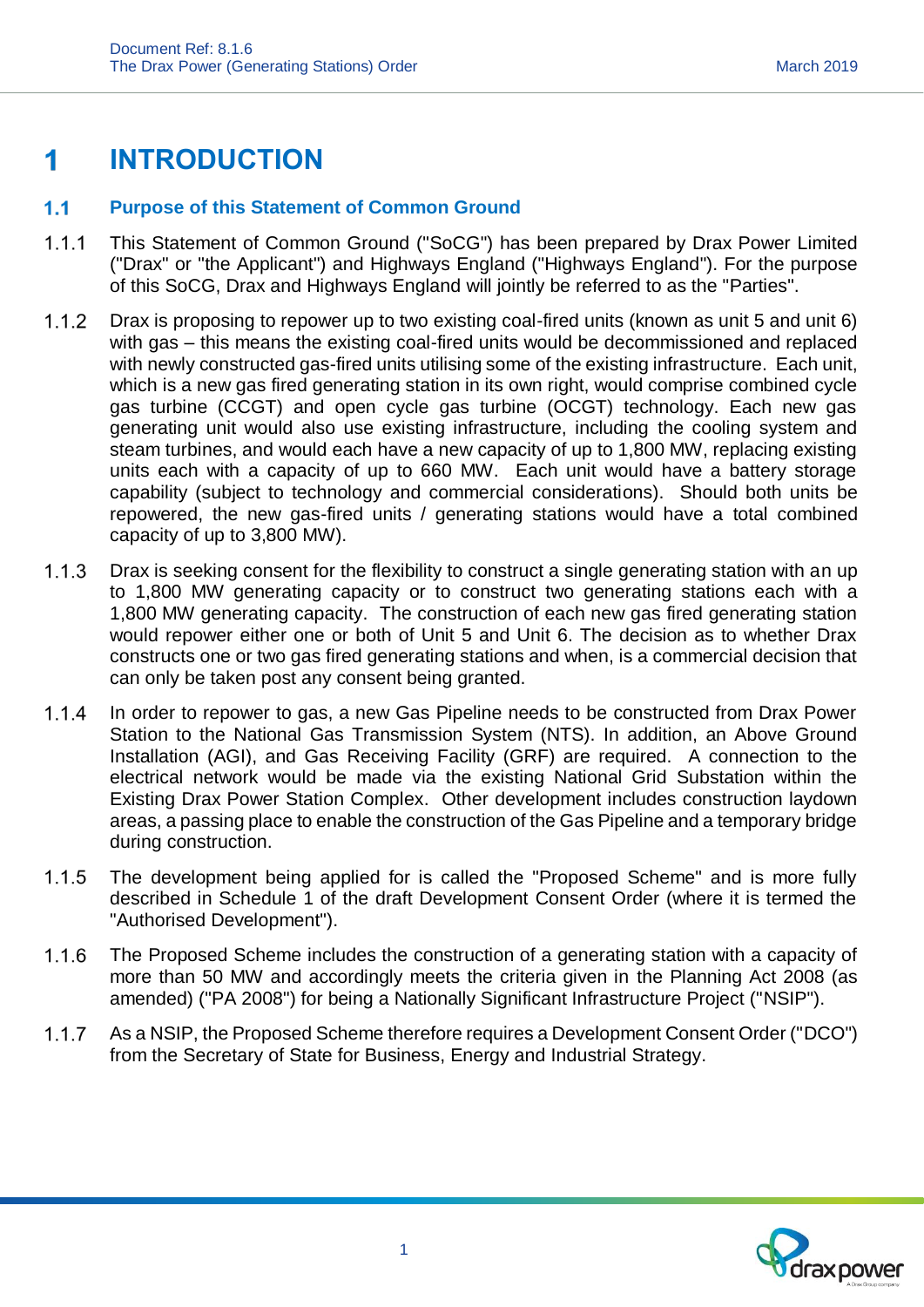### <span id="page-5-0"></span>**CONSULTATION WITH HIGHWAYS ENGLAND**  $\mathbf{2}$

- $2.1.1$ Highways England are responsible for operating, maintaining and improving the Strategic Road Network (SRN) in England, in accordance with the Licence issued by the Secretary of State for Transport (April 2015) and Government policies and objectives. The Strategic Road Network that is affected by the Proposed Scheme is the M62 at Junction 36.
- $2.1.2$ There has been ongoing consultation with Highways England since January 2018 concerning the Environmental Statement submission and subsequent discussions have been held on transport-related issues of the Proposed Scheme.

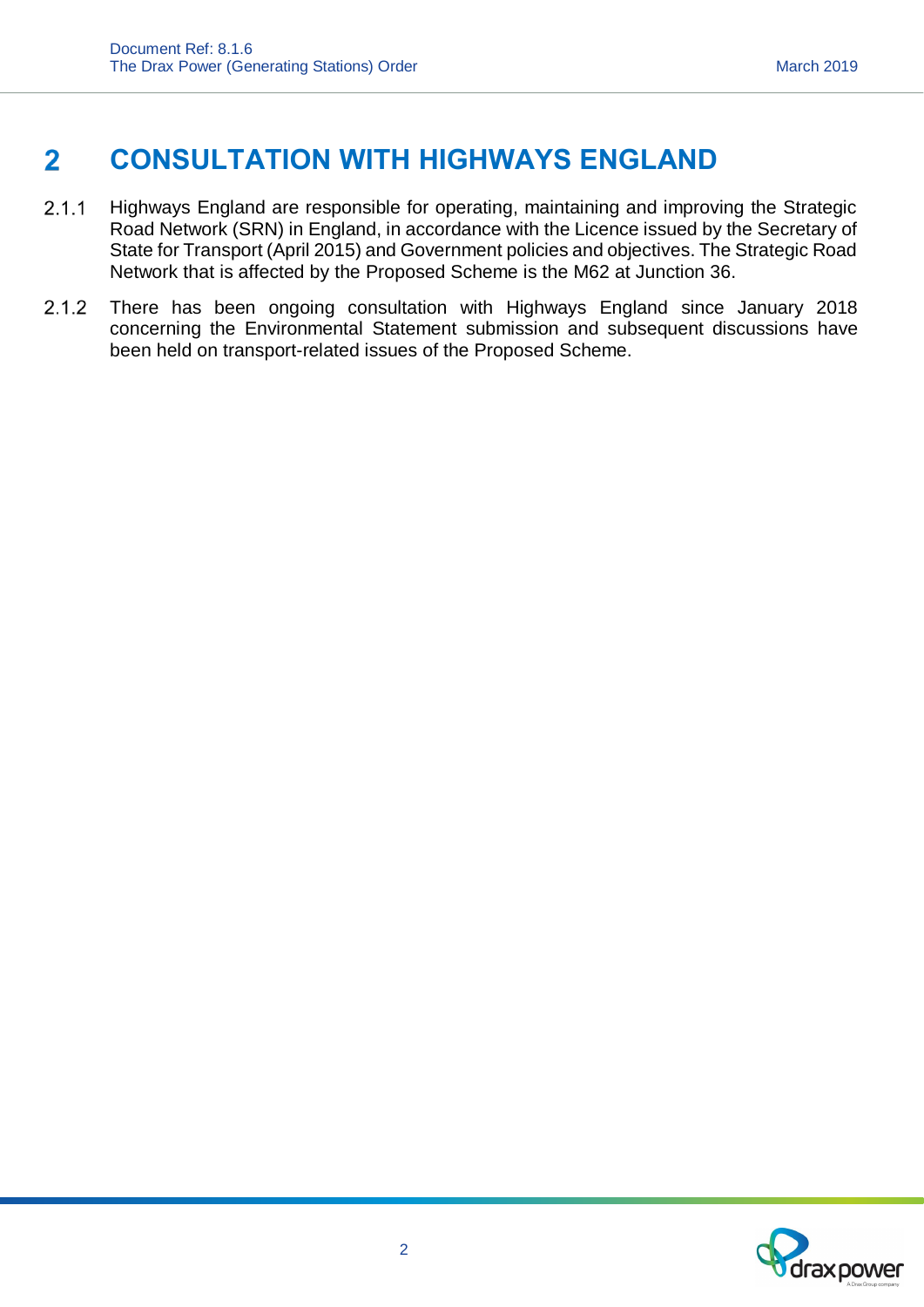### <span id="page-6-0"></span> $\mathbf{3}$ **MATTERS AGREED AND MATTERS NOT AGREED**

#### $3.1$ **The following is AGREED between the Parties:**

- $3.1.1$ It is agreed that during operation there will be no material impact on the SRN.
- $3.1.2$ It is agreed that during construction there is the potential for an adverse impact on the SRN (JN36 of M62 at Goole).
- $3.1.3$ It is agreed that the potential adverse impact on the SRN during construction will be monitored and managed through the "Construction Worker Travel Plan" set out in Appendix 5.1 (Examination Library Ref REP4-013), and the "Construction Traffic Management Plan" set out in Appendix 5.2 of the Environmental Statement (Examination Library Ref REP4- 014).
- $3.1.4$ It is agreed that each of those plans is adequately secured by requirements 18 and 19 to the draft DCO (Examination Library Ref REP7-003), and that requirement 26 adequately secures the implementation of the decommissioning traffic management plan during decommissioning of the Proposed Scheme.
- $3.1.5$ The assessment of the delivery of Abnormal Indivisible Loads (AILs) has been undertaken using Highways England's Water preferred policy guidelines for the movement of abnormal indivisible loads (2016), and the methodology of assessment is agreed. The preferred strategy is to move loads via the Port of Goole and then by road to the Drax Power Station Site.
- $3.1.6$ The alternative strategy of moving AILs via the Port of Goole and then a new facility at the location of the existing Drax Jetty has been considered and discounted. The cost of the infrastructure improvements to the Drax Jetty and the road from the jetty to the site would be disproportionate considering the short savings in road route distance (5.5 miles). The additional environmental impact of the Drax Jetty proposal and the lack of any long term use for the jetty and road also support the case for moving the AILs from the Port of Goole. It is therefore agreed that the proposed movement of AILs for the Proposed Scheme utilising the Port of Goole is acceptable having regard to the water preferred policy guidelines.
- In light of this, the highway works and temporary road closures relating to the M62 identified  $3.1.7$ at Article 12 (with respect to traffic regulation orders), Schedule 3 (Streets subject to Street Works), Schedule 4 (Streets Subject to Permanent and Temporary Alteration of Layout), Schedule 5 (Access), and Schedule 6 (Streets and Public Rights of Way to be Temporarily Stopped Up) of the draft DCO (Examination Library Ref – REP7-003) are agreed.

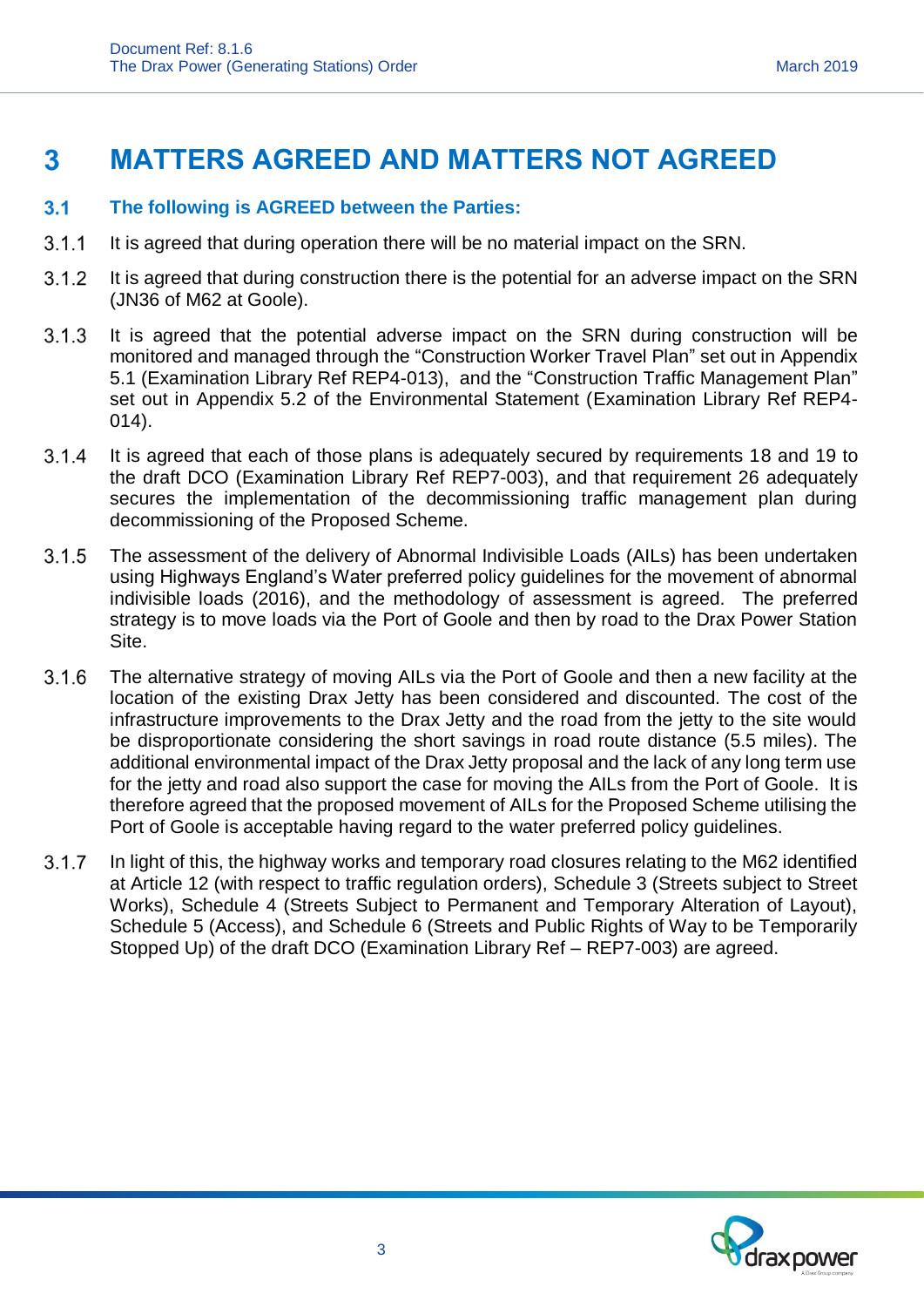## <span id="page-7-0"></span> $\overline{\mathbf{4}}$ **AGREEMENT ON THIS SOCG**

 $4.1.1$ This SoCG has been jointly prepared and agreed by

| Name:         | <b>Oliver Baybut</b>                                                    |
|---------------|-------------------------------------------------------------------------|
| Signature:    |                                                                         |
| Position:     | <b>Environment and Governance Section Head</b>                          |
| On behalf of: | <b>Drax Power Limited</b>                                               |
| Date:         |                                                                         |
| Name:         | Simon Jones                                                             |
| Signature:    |                                                                         |
| Position:     | Regional Spatial Planning Manager - West Yorkshire & North<br>Yorkshire |
| On behalf of: | Highways England                                                        |
| Date:         |                                                                         |